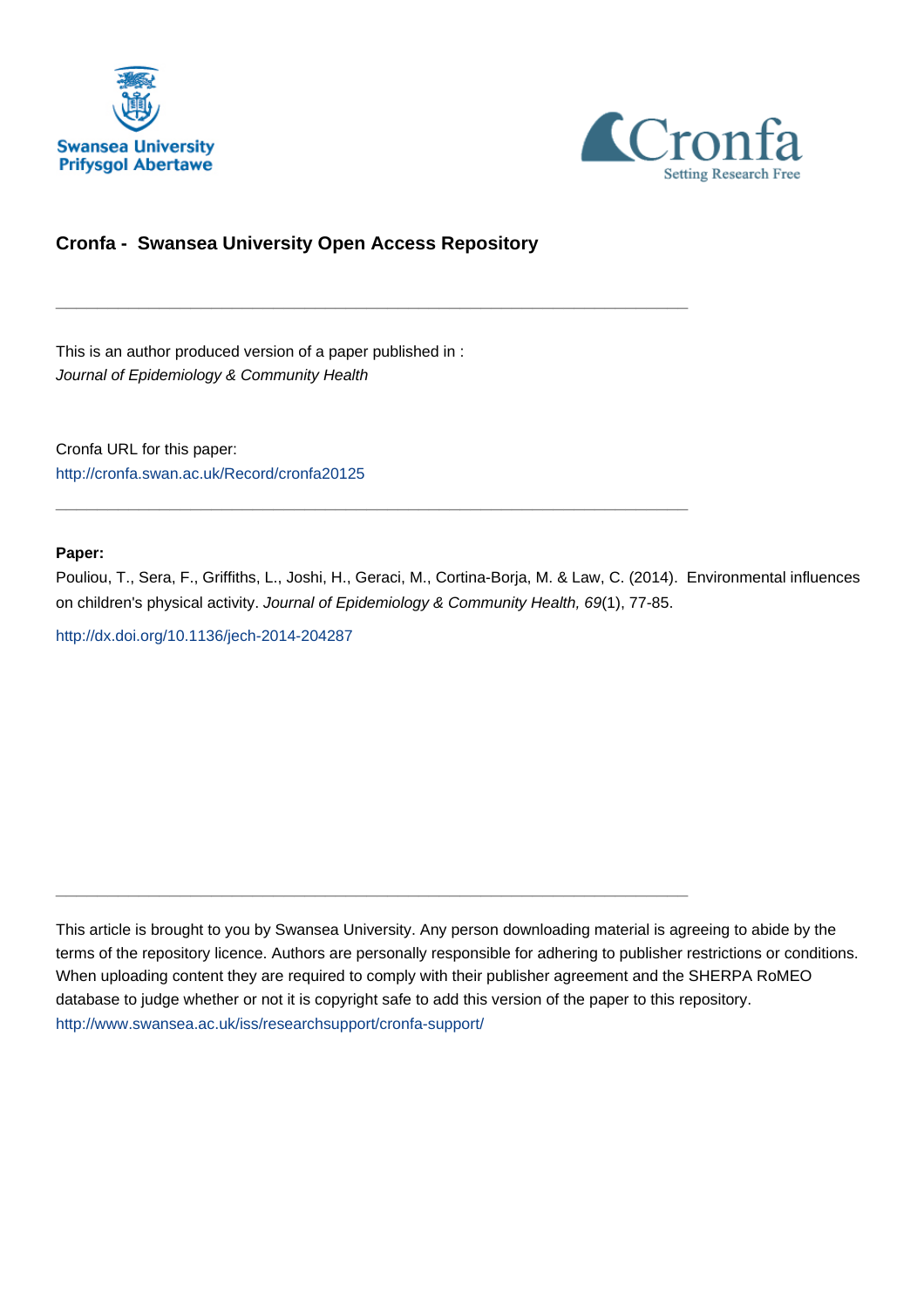

1 School of Social and Community Medicine, University of Bristol, Bristol, UK 2 UCL Institute of Child Health,

<sup>3</sup>Department of Quantitative Social Science, Institute of Education University of London, London, UK 4 Department of Epidemiology and Biostatistics, Arnold School of Public Health, University of South Carolina, Columbia, South Carolina, USA Correspondence to Professor Catherine Law, UCL Institute of Child Health, 30 Guilford Street, London WC1N 1EH, UK; catherine.law@ucl.ac.uk Received 15 April 2014 Revised 4 August 2014 Accepted 4 September 2014

London, UK

# Environmental influences on children' s physical activity

Theodora Pouliou,<sup>1</sup> Francesco Sera,<sup>2</sup> Lucy Griffiths,<sup>2</sup> Heather Joshi,<sup>3</sup> Marco Geraci,<sup>2,4</sup> Mario Cortina-Borja, $^2$  Catherine Law<sup>2</sup>

## ABSTRACT

**Background** This paper aims to assess whether 7-year-olds' physical activity is associated with family and area-level measures of the physical and socioeconomic environments.

Methods We analysed the association of environments with physical activity in 6497 singleton children from the UK Millennium Cohort Study with reliable accelerometer data ( $\geq$ 2 days and  $\geq$ 10 h/day). Activity levels were assessed as counts per minute; minutes of moderate to vigorous activity (MVPA); and whether meeting recommended guidelines (≥60 min/day MVPA).

Results Higher levels of children's physical activity were associated with households without use of a car and with having a television in a child's bedroom (for counts per minute only). Aspects of the home socioeconomic environment that were associated with more children's physical activity were lone motherhood, lower maternal socioeconomic position and education, family income below 60% national median, and not owning the home. Children's activity levels were higher when parents perceived their neighbourhood as poor for bringing up children and also when families were living in the most deprived areas. Relationships were independent of characteristics such as child's body mass index and ethnic group. When adjusted for physical and socioeconomic correlates, the factors remaining significant in all outcomes were: household car usage and maternal education.

Conclusions Although physical and socioeconomic environments are associated with children's physical activity, much of the variation appears to be determined by the child's home socioeconomic circumstances rather than the wider environment where they live.

#### INTRODUCTION

Physical activity is health enhancing, and is associated with both reduced risk of adiposity, diabetes, hypertension, musculoskeletal problems and promotion of psychological well-being.<sup>1</sup> Rates of activity are low among UK children, particularly girls. Using accelerometer data, the 2008 Health Survey for England (HSE) found that 51% of boys and 34% of girls aged 4–10 years met the current minimum physical activity recommendations,<sup>2</sup> although it is important to recognise that current recommendations are based on evidence on selfreported physical activity. Equivalent figures for 7-year-olds in the Millennium Cohort Study (MCS) were  $63\%$  and  $38\%$ .<sup>3</sup> Understanding what influences children's physical activity may help to identify interventions to promote active lifestyles.

Observational studies relating physical activity between environmental factors give inconsistent findings. Some find an association,  $4\overline{12}$  others do not.<sup>13 14</sup> These differences may be due to limitations in study design: with one exception,  $15$  most studies have a small sample size (less than 150 children<sup>4 5 10</sup>), focus on population subgroups<sup>5 13</sup> or, as noted in a recent review, rely on reports of physical activity, sometimes by parents.16 Recent studies have also emphasised adolescents rather than children and most are based in North America or Australia.16

Differences between studies may also be due to the environmental measures used. Most research focuses on either perceived or objective measures of the physical environment and only two studies have examined both.<sup>6</sup> <sup>10</sup> Furthermore, children experience their environments at different levels, such as the immediate home environment as well as its neighbourhood. Environments may be characterised in different ways, for example, in socioeconomic and physical terms. Most studies to date have focused on the built environment of the neighbourhood; they show that children are more likely to be physically active if their neighbourhood has facilities such as walking/cycling paths and parks $8-10$ ; playgrounds and recreational community parks  $\frac{4}{9}$  17 and features sidewalks, lighting, street connectivity or land-use diversity.<sup>5 6 8</sup> <sup>10</sup> <sup>17</sup> The few studies to examine the association between children's physical activity and rurality have shown mixed results.<sup>18</sup> Questions also remain on the mechanisms through which the built and socioeconomic environments exert influences on physical activity as few studies have controlled for individual socioeconomic factors.<sup>7 9–12</sup>

The present study addresses several of these research gaps. Using data on 7-year-old children from a large, nationally representative UK cohort, it explores the influence of characteristics of the home and neighbourhood environments on accelerometer-measured physical activity, taking account of family socioeconomic circumstances and using measures that reflect physical and social characteristics of the neighbourhood, objective and subjective.

## METHODS

#### **Participants**

The MCS is a UK-wide prospective study of children born between September 2000 and January 2002. The original cohort comprised of 18 818 children (72% response rate) whose parents were first interviewed when their child was aged 9 months.<sup>19</sup> Three more home interviews were carried out at ages 3, 5 and 7 years with further follow-up conducted at 11 years (data not available

To cite: Pouliou T, Sera F, Griffiths L, et al. J Epidemiol Community Health Published Online First: [please include Day Month Year] doi:10.1136/jech-2014- 204287

**Ըթp**yright Article author (or their employer) 2014. iProduced հy BMJ Publishing Group Ltd under licence. 1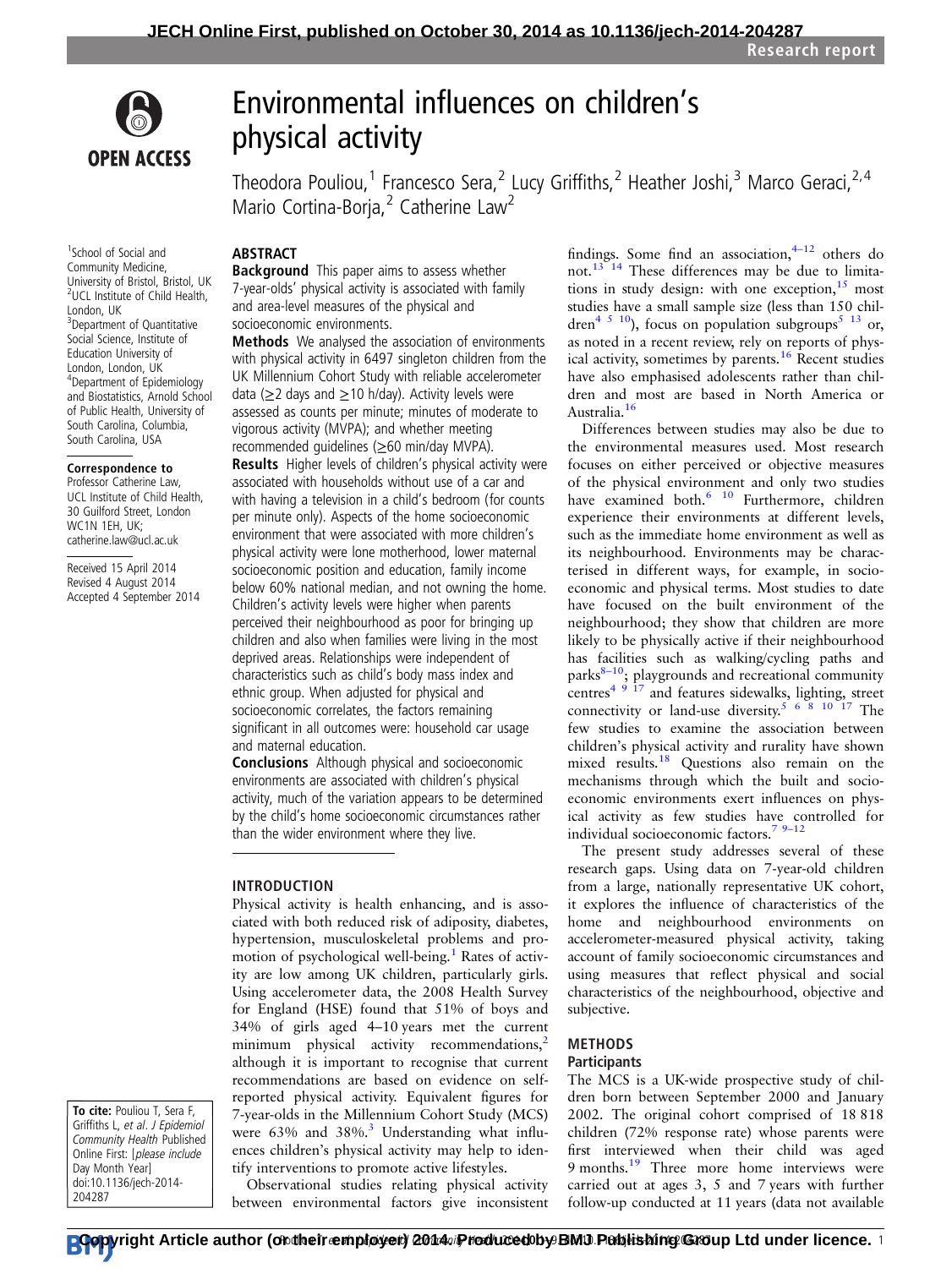at time of analysis) and beyond. Detailed information regarding demographic, social, and health factors relating to the children, and the children's siblings and parents was obtained through interviews of the main respondents and their partners in the home.<sup>20</sup> This study uses data from the age seven survey, which received ethical approval from the Northern and Yorkshire Research Ethics Committee (07/MRE03/32). The present analysis did not require additional ethics approval.

### Physical activity data

At age 7, 14 043 children (13 681 singletons) were interviewed and invited to participate in the accelerometry study. Those who consented were asked to wear the Actigraph GT1M uniaxial accelerometers (Actigraph, Pensacola, Florida). Previous studies have demonstrated this device to be a technically reliable instrument, able to detect differing levels of physical activity intensity.<sup>21</sup> Accelerometers programmed to use a 15 s sampling epoch and to record activity as counts and steps were sent to those who consented to participate (n=12 768 singletons). Children were instructed to start wearing their accelerometer the morning after receiving it and to do so for seven consecutive days during waking hours, except during bathing/aquatic activities. Data were collected between May 2008 and August 2009. Accelerometers were returned from 9980 children (9721 singletons). Data from the activity monitors were downloaded using the Actigraph software V.3.8.3 (Actigraph, Pensacola, Florida, USA) and processed in house, $22$  according to predetermined criteria. $^{23}$  Non-wear time was defined as any time period of consecutive zero-counts ≥20 min and these periods were removed from the summation of activity. A threshold for extreme values was set to  $\geq$ 11 715 counts and time spent at intensity above this threshold was excluded.<sup>24</sup> Participants with recording periods of  $\geq$ 10 h on  $\geq$ 2 days were included in analyses,<sup>23</sup> resulting in a sample of 6497 singleton children. Small differences were found in the demographic characteristics of the sample of children with reliable accelerometer data (n=6497) relative to the whole cohort sample (n=13 681 singletons) interviewed at age 7 years.<sup>3</sup> To allow for possible bias in the selection of children participating in the accelerometry sample, an inverse probability weight was applied.<sup>25</sup> This was in addition to the standard weighting applied to all cohort children to allow for the original sampling design and attrition.

The following outcome variables were derived: total physical activity (mean daily counts per minute (cpm) of wearing time, mean daily minutes of moderate to vigorous activity (MVPA) and adherence to current recommended guidelines (at least 60 min MVPA per day). The cut-off classifying physical activity as moderate-to-vigorous (>2241 cpm) was defined according to a calibration study in children of similar age, testing a range of activities from sedentary (eg, sitting) to vigorous (eg, basketball and jogging).<sup>26</sup> These measures were standardised by introducing the notion of a standard day with equal duration (735 min, equal to mean wear time across all reliable days), minimising in this way the potential association between physical activity and wearing time.<sup>2</sup>

#### Explanatory variables

We examined the influence of a number of environmental factors: all collected at the age 7 survey (fourth sweep of the MCS survey). Gender, season (based on the astronomical definition: spring (21 March–20 June), summer (21 June–20 September), autumn (21 September, 20th December), winter (21 December–20 March), ethnic group<sup>27</sup> and body mass index (BMI) of the children (based on measured height and weight information and categorised according to the International Obesity Task Force (IOTF) cut-offs for children) were included. $^{28}$  To minimise loss of information questionnaire items missing at age 7 years were retrieved from the previous sweep (age 5 years) if available.

Home environment (reported measures)

- ▸ The physical environment was represented by the type of accommodation (house/bungalow; flat, studio or maisonette and bedsit or other), number of household cars/vans in regular use, whether participants had access to a garden, and whether the child had a television (TV) in their bedroom.
- ▶ The socioeconomic environment was represented by lone motherhood (being a lone mother or not); housing tenure (own/mortgage or other); family size (only child or not). We also included socioeconomic circumstances of the mother on the National Statistics Socioeconomic Classification, grouped into four categories: managerial and professional; intermediate occupations; routine and manual occupations and never worked or long-term unemployed.<sup>29</sup> Maternal education was divided into two groups: at or above O-level (or equivalent)/ below O-level. Poverty was defined by whether family income was <60% of the national median, before housing costs but after benefits and using a modified Organisation for Economic Co-operation and Development (OECD) equivalence scale. $30$

#### Neighbourhood (reported and objective measures)

- ▶ The physical environment was represented by the following reported measures: accessibility to play areas and whether the area in which they lived (defined as one mile or 20 min walk from their house) was perceived to be good and safe to raise children. In addition, the objectively measured 2005 Rural/Urban Area Classification (RUAC) at the Lower Super Output Area level (LSOA; an average of 1500 people) was included in the analysis.31 The RUAC categories were: urban (>10 000); rural, which included village, hamlet and isolated dwellings.
- The socioeconomic environment was represented by the objectively measured 2004–2005 Index of Multiple Deprivation (IMD) at the LSOA level. $31$  The IMD measures relative levels of deprivation in small areas based on a number of indicators. The indicators are income, employment, health deprivation and disability, education, skills and training, barriers to housing and services, crime and living environment. As there is no unified definition for these measures across the UK, these are held as country-specific variables. While the IMD definitions are not directly equivalent, they could be broadly compared by introducing in addition to the main UK country and IMD variables, an interaction term between UK country and IMD. For the purposes of this study we used the IMD country-specific quintiles. This parameterisation allows us to compare the higher quintiles (more deprived) of each country with the country-specific IMD reference category.

#### Statistical analysis

Analyses were performed using STATA/SE V.12.0 (Stata Corporation, Texas, USA). Sampling weights were used to account for the stratified clustered design of the MCS. Weights were adjusted for attrition between contacts at successive MCS sweeps and for missing accelerometer data. Details on the adjustment for non-response and non-compliance are given elsewhere. $25$  Total activity and MVPA were log-transformed to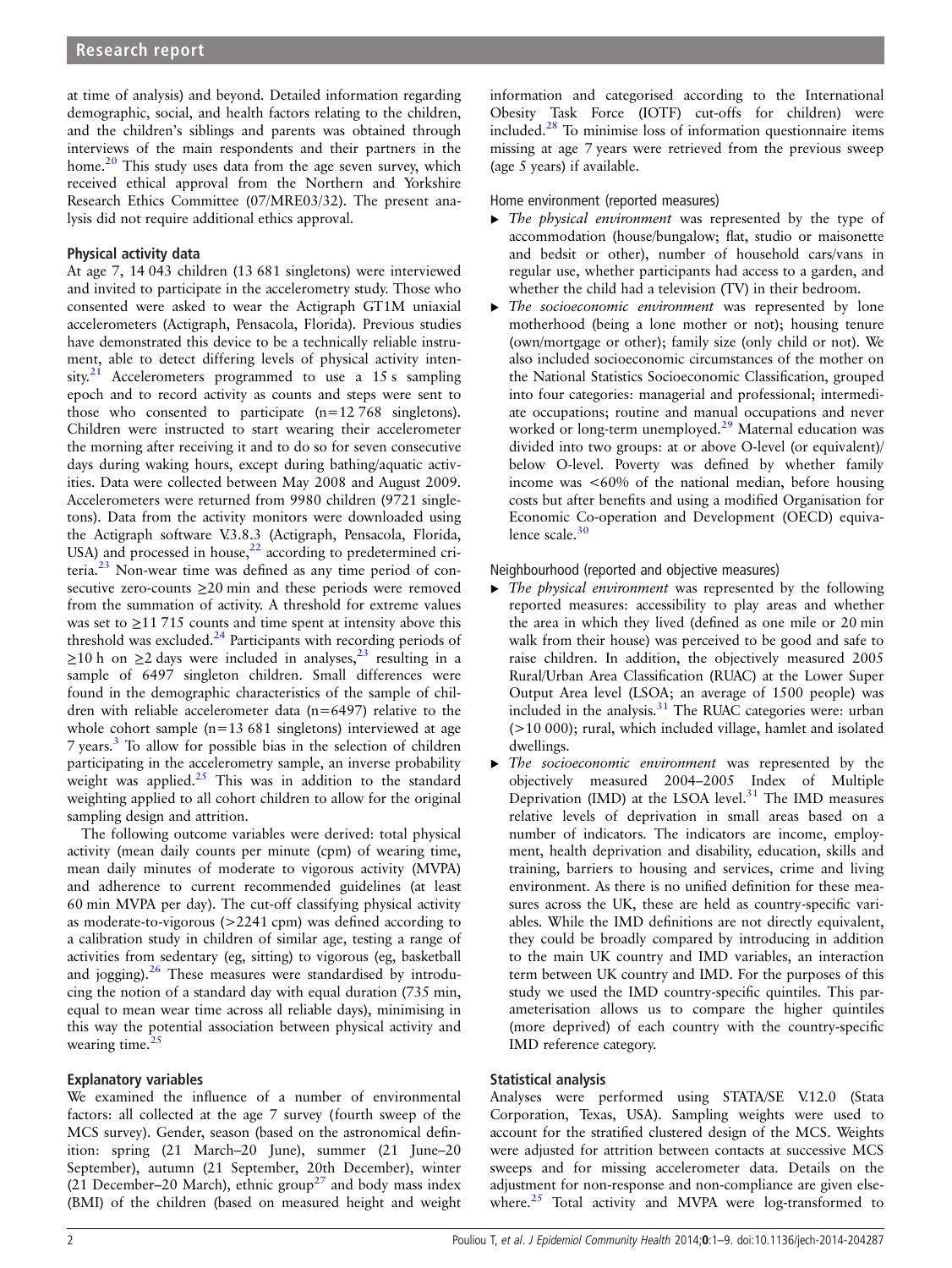account for their positively skewed distributions. For each regression coefficient b, we calculated the quantity  $100\times(e^b)$ −1); similarly, the lower and upper bounds of b's 95% CI were subject to the same back-transformation. These values can be interpreted as the percentage change between geometric means of total activity or time spent in MVPA associated with varying levels of the covariates of interest. The p values were calculated using the command nlcom in Stata, which is based on the delta method to approximate nonlinear combinations of parameter estimates.<sup>32</sup>

Regression models examined the association between characteristics of the home and neighbourhood environments and the three outcomes describing children's physical activity. Considering the stratified cluster sampling design of MCS study, weights to adjust for attrition between contacts at successive MCS sweeps and for missing accelerometer data were taken into account during the estimation using the Stata command svyset. Linear regression models were fitted to analyse total activity (cpm) and MVPA, while logistic regression analysis was used for activity adherence. Analyses were repeated separately for each outcome using two different models: model 1 was adjusted for gender and season; model 2 was further adjusted for children's BMI and ethnic group.

Two-level linear and logistic regression models (models 1 and 2) were also fitted to examine the relationships between physical activity and objective measures of the neighbourhood environment. The two levels of analysis were family and the electoral wards (or superwards). Families were considered as the first level of analysis to account for contacts at successive MCS sweeps and for missing accelerometer data. The wards were defined as the second level of analysis in our study to account for the MCS sampling design. Aforementioned, with main effects for UK country and IMD we included an interaction term between each UK country and country-specific IMD in the multilevel models.

Two-level linear and logistic regression models (model 3) were, in addition to gender, season, children's BMI and ethnic group, adjusted for environmental characteristics and objective measures of the neighbourhood environment that were statistically significant in models 1 and 2. Multicollinearity was assessed using the variance inflation factor for each estimator (for individual and area levels of analysis). Random intercept-only multilevel models were fitted using gllamm, a Stata programme for mixed-effects modelling.<sup>33</sup> The intracluster correlation coefficients (ICC) from the multilevel models were used to quantify the amount of variation in measures of physical activity resulting from differences between areas.

As a sensitivity analysis, we repeated analyses separately for boys and girls; results were not different to those presented here. Characteristics of the children and their families and reported measures of home-environments and neighbourhoodenvironments showed no difference between non-movers and those who moved between contacts at 5 and 7 years (563 children; results not shown). Excluding children who moved between contacts at 5 and 7 years from the analysis did not affect the associations (data not shown).

#### RESULTS

Table 1 shows the characteristics of the children in the sample, and the physical and socioeconomic characteristics of their home and neighbourhood environments. Although most children appeared to be in relatively advantaged circumstances (eg, their family had the use of a car or owned their own home), the sample was diverse: for example, 22.0% were lone mothers.

Just over half of the children had a TV in their bedroom and around a fifth were overweight or obese. Most families were living in a neighbourhood with good access to play areas (90.4%), and were generally satisfied with the neighbourhood (71.8%). Descriptive statistics for all physical activity variables and sedentary time have been previously published elsewhere.<sup>3</sup>

#### Home environmental measures

More cars in use in the household were significantly associated with less children's physical activity in unadjusted and adjusted analyses. In unadjusted analyses, children who had a TV in their bedroom were more physically active and more likely to meet activity guidelines. This association was attenuated after adjustment for all significant correlates of the home and neighbourhood but remained statistically significant for counts per minute. Type of accommodation and access to gardens were not consistently associated with physical activity (table 2).

Measures of the home environment indicating socioeconomic disadvantage (lone motherhood, non-ownership, lower levels of maternal occupation, education and income) were associated with higher levels of physical activity, which persisted after adjusting for child's ethnic group and BMI. However, these associations were attenuated to non-significance in fully adjusted models, except for the association with maternal education (table 2).

#### Neighbourhood environmental measures

Perceiving the neighbourhood to be a poor or very poor place to raise children was associated with more physical activity in children (total and MVPA only) but this was not significant in the fully adjusted models. No other variables describing the physical environment of the neighbourhood (access to play areas, perceptions of safety and whether urban or rural) were associated with physical activity.

Children's physical activity increased with increasing level of deprivation as indicated by the country-specific IMD quintile for England only. This association was not significant in the fully adjusted models for all outcomes. The IMD for Wales, Scotland and Northern Ireland was not significantly associated with children's physical activity.

At the individual-level of analysis, the overall performance of the models in terms of the percentage of the variation of the dependent variables explained by the variation of the predictor variables was approximately 12% in the unadjusted models and 14% in the final adjusted model for total activity. Equivalent figures for MVPA were 13% and 16%. In all models, the ICCs indicated that statistically significant proportions of the variation in physical activity were explained by variation at the area level for all models. For example, in total activity, 3.31% was explained by IMD when adjusting for gender and season and environmental characteristics that were significant in models 1 and 2.

#### **DISCUSSION**

#### Statement of principal findings

In this large population-based study, accelerometer-measured physical activity in 7-year-old children was significantly associated in unadjusted analyses with characteristics of the physical and socioeconomic environments, for the home and neighbourhood. For the home environment, we found that children living in a family with no cars, those living in relatively disadvantaged circumstances had higher levels of physical activity. At the area level, more physical activity was associated with higher deprivation (IMD) for England only and with parental perceptions of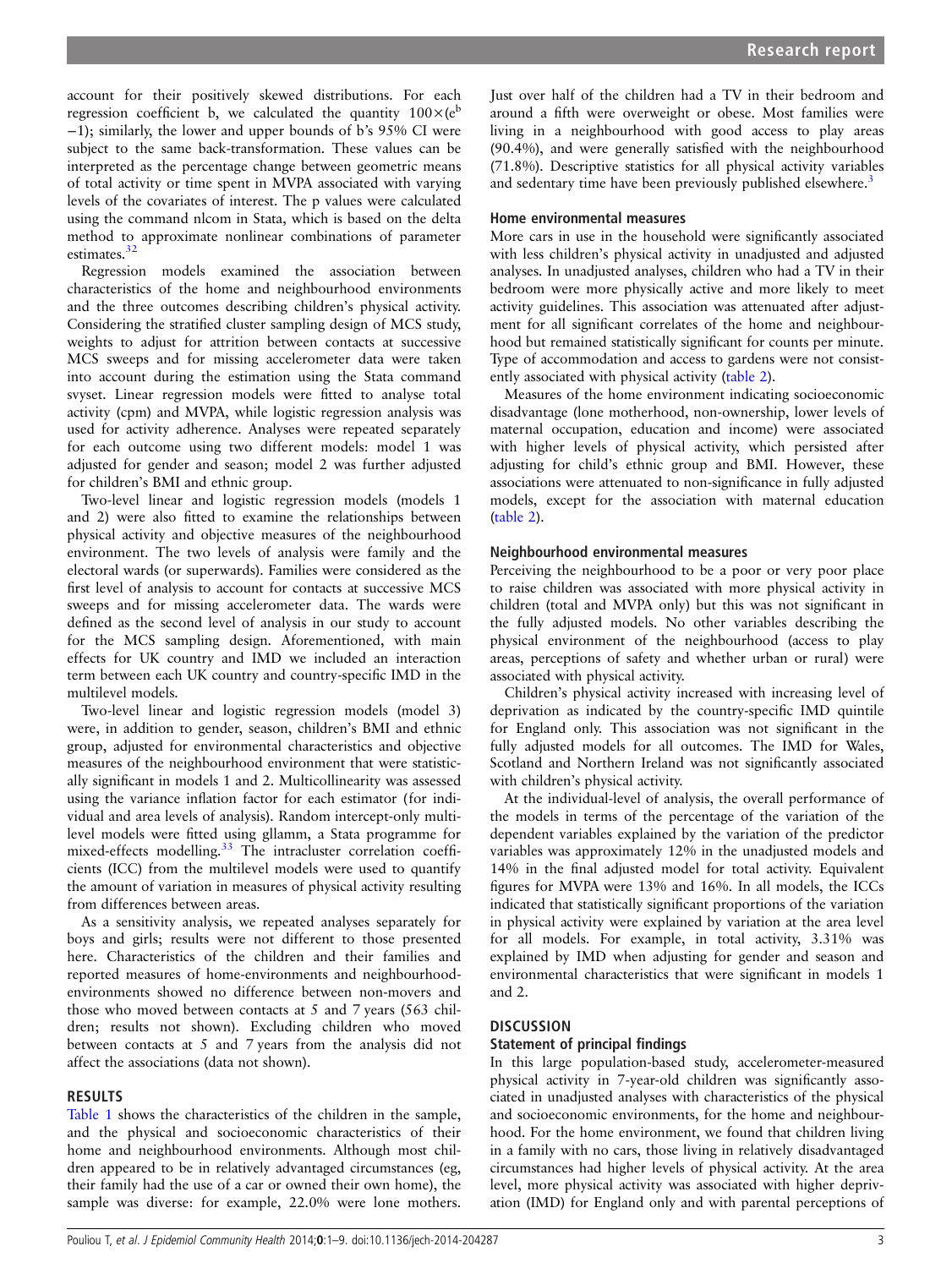Table 1 Descriptive characteristics of the sample based on reported measures unless otherwise stated: number (weighted %) of singletons at age 7 for all children with reliable accelerometry data

| Reliable accelerometry data sample (6497 children) |  |  |  |  |
|----------------------------------------------------|--|--|--|--|
|----------------------------------------------------|--|--|--|--|

| Child's general characteristics         |                         |
|-----------------------------------------|-------------------------|
| Gender                                  |                         |
| <b>Boys</b>                             | 3176 (50.9)             |
| Girls                                   | 3321 (49.1)             |
| Child's ethnic group                    |                         |
| Caucasian                               | 5710 (85.2)             |
| Mixed                                   | 168(3.2)                |
| Indian                                  | 139(2.0)                |
| Pakistani                               | 177 (3.8)               |
| Bangladeshi                             | 70 (1.3)                |
| African-American                        | 142 (2.8)               |
| Other ethnic group<br>Child's BMI       | 90(1.6)                 |
|                                         |                         |
| Optimal                                 | 5310 (80.0)             |
| Overweight<br>Obese                     | 827 (14.0)<br>283 (5.9) |
| Home                                    |                         |
| <b>Physical environment</b>             |                         |
| Type of accommodation                   |                         |
| House or bungalow                       | 5838 (86.4)             |
| Flat, studio, bedsit or other           | 656 (13.6)              |
| Child has a TV in his/her bedroom       | 3046 (52.7)             |
| Access to garden                        | 6179 (92.5)             |
| Cars in use                             |                         |
| None                                    | 579 (14.3)              |
| One                                     | 2304 (37.1)             |
| More than one                           | 3604 (48.6)             |
| Socioeconomic environment               |                         |
| Housing tenure                          |                         |
| Own/mortgage                            | 4873 (62.5)             |
| Other                                   | 1614 (37.5)             |
| Number of children in the household     |                         |
| Only child                              | 726 (12.4)              |
| At least one other child                | 5771 (87.6)             |
| Lone mother                             | 961 (22.0)              |
| Maternal socioeconomic class            |                         |
| Managerial and professional occupations | 2189 (34.1)             |
| Intermediate occupations                | 1201 (19.5)             |
| Routine and manual occupations          | 2582 (42.5)             |
| Never worked and long-term unemployed   | 268 (3.9)               |
| Maternal education                      |                         |
| At or above O-level                     | 5015 (69.0)             |
| <b>Below O-level</b>                    | 1482 (31.0)             |
| Poverty (<60% median income)            | 1462 (30.2)             |
| Neighbourhood                           |                         |
| Physical environment                    |                         |
| Access to play areas                    | 5824 (90.4)             |
| Good area to bring up children          |                         |
| Excellent/good                          | 4806 (71.8)             |
| Average                                 | 1180 (21.8)             |
| Poor/very poor                          | 316 (6.4)               |
| Parental perception of safety           |                         |
| Very safe/fairly safe                   | 5608 (86.4)             |
| Neither safe nor unsafe                 | 439 (8.3)               |
| Fairly unsafe/very unsafe               | 259 (5.3)               |
|                                         | Continued               |

| Urban/rural (objective)                                                                                                                                                                                                                                                                                                                                                                                                                                                                                                                                              |               |
|----------------------------------------------------------------------------------------------------------------------------------------------------------------------------------------------------------------------------------------------------------------------------------------------------------------------------------------------------------------------------------------------------------------------------------------------------------------------------------------------------------------------------------------------------------------------|---------------|
| Urban $(>10k)$                                                                                                                                                                                                                                                                                                                                                                                                                                                                                                                                                       | 12 203 (86.8) |
| Rural                                                                                                                                                                                                                                                                                                                                                                                                                                                                                                                                                                | 1830 (13.2)   |
| Socioeconomic environment (objective)                                                                                                                                                                                                                                                                                                                                                                                                                                                                                                                                |               |
| Index of multiple deprivation England                                                                                                                                                                                                                                                                                                                                                                                                                                                                                                                                |               |
| Least deprived                                                                                                                                                                                                                                                                                                                                                                                                                                                                                                                                                       | 912 (20.1)    |
| Second                                                                                                                                                                                                                                                                                                                                                                                                                                                                                                                                                               | 821 (19.3)    |
| <b>Third</b>                                                                                                                                                                                                                                                                                                                                                                                                                                                                                                                                                         | 830 (20.5)    |
| Fourth                                                                                                                                                                                                                                                                                                                                                                                                                                                                                                                                                               | 789 (18.4)    |
| Most deprived                                                                                                                                                                                                                                                                                                                                                                                                                                                                                                                                                        | 848 (21.8)    |
| Index of multiple deprivation Wales                                                                                                                                                                                                                                                                                                                                                                                                                                                                                                                                  |               |
| Least deprived                                                                                                                                                                                                                                                                                                                                                                                                                                                                                                                                                       | 243 (27.4)    |
| Second                                                                                                                                                                                                                                                                                                                                                                                                                                                                                                                                                               | 154 (17.8)    |
| <b>Third</b>                                                                                                                                                                                                                                                                                                                                                                                                                                                                                                                                                         | 126 (12.4)    |
| Fourth                                                                                                                                                                                                                                                                                                                                                                                                                                                                                                                                                               | 193 (19.5)    |
| Most deprived                                                                                                                                                                                                                                                                                                                                                                                                                                                                                                                                                        | 183 (23.0)    |
| Index of multiple deprivation Scotland                                                                                                                                                                                                                                                                                                                                                                                                                                                                                                                               |               |
| Least deprived                                                                                                                                                                                                                                                                                                                                                                                                                                                                                                                                                       | 215 (21.1)    |
| Second                                                                                                                                                                                                                                                                                                                                                                                                                                                                                                                                                               | 163 (19.8)    |
| <b>Third</b>                                                                                                                                                                                                                                                                                                                                                                                                                                                                                                                                                         | 169 (22.2)    |
| Fourth                                                                                                                                                                                                                                                                                                                                                                                                                                                                                                                                                               | 122 (19.8)    |
| Most deprived                                                                                                                                                                                                                                                                                                                                                                                                                                                                                                                                                        | 92 (17.2)     |
| Index of multiple deprivation Northern Ireland                                                                                                                                                                                                                                                                                                                                                                                                                                                                                                                       |               |
| Least deprived                                                                                                                                                                                                                                                                                                                                                                                                                                                                                                                                                       | 129 (18.1)    |
| Second                                                                                                                                                                                                                                                                                                                                                                                                                                                                                                                                                               | 117 (18.5)    |
| <b>Third</b>                                                                                                                                                                                                                                                                                                                                                                                                                                                                                                                                                         | 130 (19.0)    |
| Fourth                                                                                                                                                                                                                                                                                                                                                                                                                                                                                                                                                               | 140 (20.8)    |
| Most deprived                                                                                                                                                                                                                                                                                                                                                                                                                                                                                                                                                        | 120 (23.6)    |
| Missing data: child's ethnic group, 1; child's BMI (based on measured height and<br>weight and classified according to the International Obesity Task Force; IOTF), 77;<br>type of accommodation, 3; child has TV in his/her bedroom, 7; access to gardens, 3;<br>household cars in use, 10; housing tenure, 10; maternal education, 242; access to<br>play areas, 12; good area to bring up children, 195; parental perception of safety,<br>191; urban/rural, 1 (England) and Index of Multiple Deprivation, 1 (England).<br>BMI, body mass index; TV, television. |               |

Table 1 Continued

Reliable accelerometry data sample (6497 children)

it being a poor area for children. There was no association with rurality. In general, relationships were independent of child's BMI and ethnic group and were more likely for total activity and MVPA than for adherence to guidelines. However, when indicators of the environment were considered together, the only factors that remained significant were no cars in the household, lower levels of maternal education and a TV in the child's bedroom (for counts/min only), all associated with increased physical activity. This suggests that the dominant effect of the environment on physical activity is through socioeconomic characteristics related to personal assets (having the use of a car or higher maternal education). That having a TV in the child's bedroom should be associated with higher level of physical activity is counter-intuitive. However, in this sample having a TV in the child's bedroom was more common in less advantaged families, and so it may be acting as a marker of disadvantage rather than being on a causal pathway through sedentary behaviour. We also tested the hypothesis of whether having a TV in the child's bedroom would reduce wear time (eg, evening) in a way that could raise the average activity per observed minute and found no effect on wear time and therefore physical activity levels. For all associations, effect sizes associated with activity appeared to be modest but these are difficult to compare with other studies due to differences in methods of analysis, measures and sample characteristics.<sup>16</sup>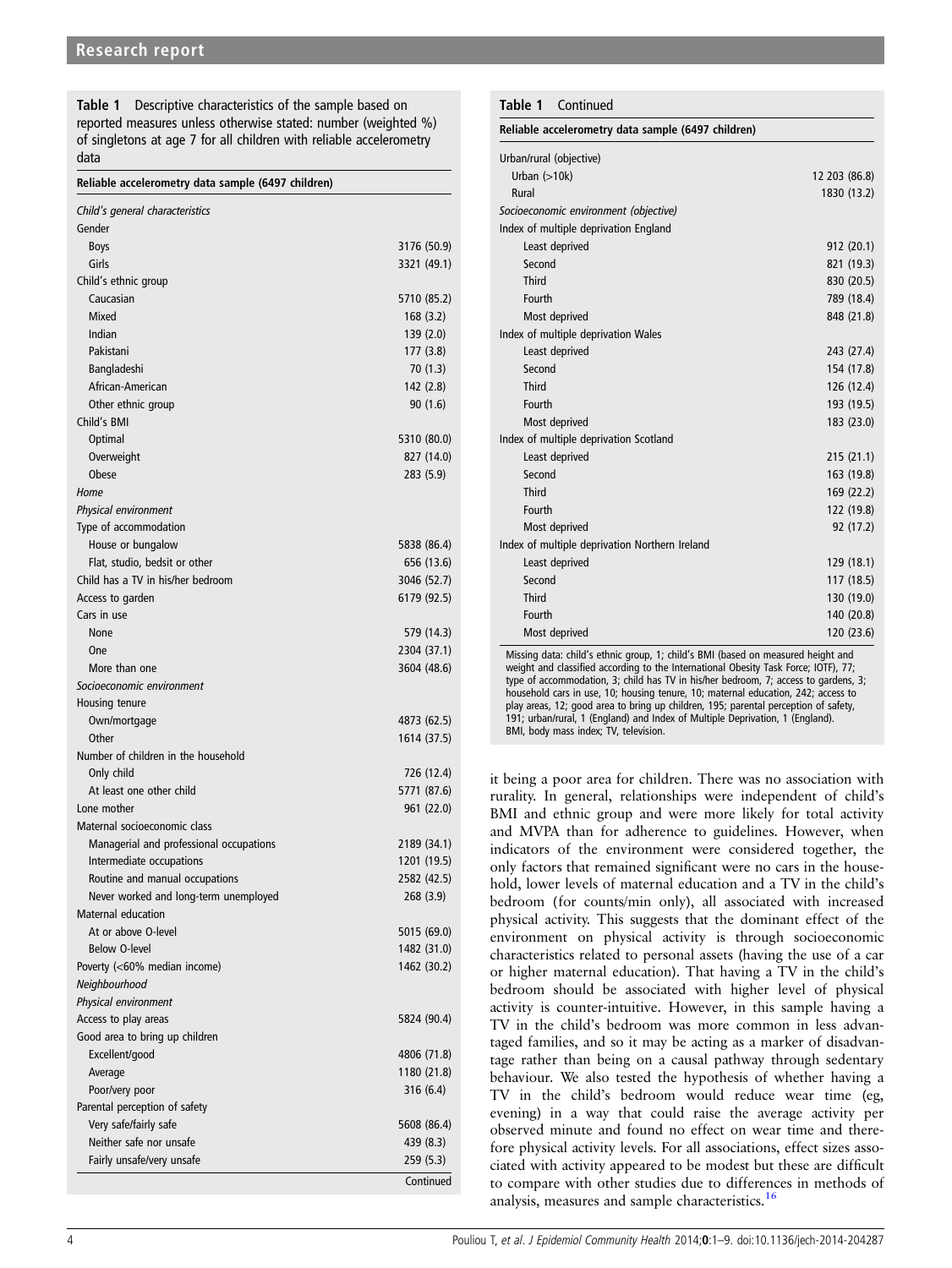|                                                              | Counts per minute       |                           |                            |                          | Moderate to vigorous physical activity |                            |  |
|--------------------------------------------------------------|-------------------------|---------------------------|----------------------------|--------------------------|----------------------------------------|----------------------------|--|
|                                                              | Model 1                 | Model 2                   | Model 3                    | Model 1                  | Model 2                                | Model 3                    |  |
| Home                                                         |                         |                           |                            |                          |                                        |                            |  |
| Physical environment                                         |                         |                           |                            |                          |                                        |                            |  |
| Type of accommodation                                        |                         |                           |                            |                          |                                        |                            |  |
| House or bungalow (reference category)                       |                         |                           |                            |                          |                                        |                            |  |
| Flat, studio, bedsit or other                                | 1.51                    | 2.15                      |                            | 3.17                     | 2.86                                   |                            |  |
|                                                              | $-1.32$ to 4.33         | $-0.63$ to 4.92           |                            | $-0.73$ to $7.06$        | $-1.10$ to 6.82                        |                            |  |
| Access to gardens                                            | $-2.77$                 | $-3.70$                   |                            | $-5.75*$                 | $-5.40*$                               | $-4.20$                    |  |
|                                                              | $-6.63$ to 1.08         | $-7.48$ to 0.09           |                            | $-10.98$ to $-0.52$      | $-10.68$ to $-0.11$                    | $-8.66$ to 0.26            |  |
| Cars in use                                                  |                         |                           |                            |                          |                                        |                            |  |
| None (reference category)                                    |                         |                           |                            |                          |                                        |                            |  |
| One                                                          | $-4.6**$                | $-4.90***$                | $-5.05**$                  | $-7.27***$               | $-7.58***$                             | $-7.68***$                 |  |
|                                                              | $-7.33$ to $-1.87$      | $-7.57$ to $-2.23$        | $-8.10$ to $-2.00$         | $-10.88$ to $-3.66$      | $-11.24$ to $-3.91$                    | $-11.93$ to $-3.42$        |  |
| More than 1                                                  | $-6.88***$              | $-7.65***$                | $-7.58***$                 | $-11.29***$              | $-11.75***$                            | $-11.8***$                 |  |
|                                                              | $-9.59$ to $-4.17$      | $-10.21$ to $-5.10$       | $-10.96$ to $-4.20$        | $-14.81$ to $-7.78$      | $-15.17$ to $-8.34$                    | $-16.42$ to $-7.18$        |  |
| Child has a TV in his/her bedroom                            | $4.13***$               | $3.63***$                 | $2.01*$                    | $4.41***$                | $4.35**$                               | 1.98                       |  |
|                                                              | 2.39 to 5.88            | 1.91 to 5.35              | 0.37 to 3.65               | 1.89 to 6.94             | 1.81 to 6.90                           | $-0.40$ to 4.36            |  |
| Socioeconomic environment                                    |                         |                           |                            |                          |                                        |                            |  |
| Lone mother                                                  | $3.88***$               | $3.86**$                  | $-0.54$                    | $6.35***$                | $6.11***$                              | $-0.41$                    |  |
|                                                              | 1.65 to 6.11            | 1.64 to 6.09              | $-2.98$ to 1.89            | 3.14 to 9.57             | 2.91 to 9.31                           | $-3.81$ to 2.98            |  |
| Family size: only child                                      | $-0.54$                 | $-0.26$                   |                            | $-0.19$                  | 0.36                                   |                            |  |
|                                                              | $-2.59$ to 1.52         | $-2.41$ to 1.89           |                            | $-3.23$ to 2.85          | $-2.82$ to 3.54                        |                            |  |
| Housing tenure: own/mortgage                                 | $-3.03**$               | $-3.37***$                | 1.18                       | $-4.64***$               | $-4.74***$                             | 1.59                       |  |
|                                                              | $-4.74$ to $-1.32$      | $-5.05$ to $-1.69$        | $-0.98$ to 3.25            | $-7.02$ to $-2.27$       | $-7.14$ to $-2.34$                     | $-1.49$ to 4.68            |  |
| Maternal socioeconomic circumstances                         |                         |                           |                            |                          |                                        |                            |  |
| Managerial and professional occupations (reference category) |                         |                           |                            |                          |                                        |                            |  |
| Intermediate occupations                                     | 1.31                    | 1.31                      | $-0.38$                    | 1.09                     | 0.99                                   | $-1.25$                    |  |
|                                                              | $-0.73$ to 3.34         | $-0.73$ to 3.35           | $-2.40$ to 1.65            | $-1.92$ to 4.10          | $-2.04$ to 4.02                        | $-4.26$ to 1.75            |  |
| Routine and manual occupations                               | $2.07*$                 | $2.38**$                  | $-0.83$                    | 2.11                     | 2.42                                   | $-2.26$                    |  |
|                                                              | 0.25 to 3.89            | 0.60 to 4.17              | $-2.67$ to 1.01            | $-0.55$ to 4.76          | $-0.24$ to 5.08                        | $-5.06$ to 0.54            |  |
| Never worked and long-term unemployed                        | 1.80                    | $5.74***$                 | $-2.19$                    | 4.08                     | $8.01*$                                | $-5.27$                    |  |
|                                                              | $-2.41$ to 6.02         | 1.51 to 9.97              | $-6.32$ to 1.94            | $-2.03$ to 10.18         | 1.28 to 14.74                          | $-11.89$ to 1.35           |  |
| Maternal education                                           |                         |                           |                            |                          |                                        |                            |  |
| At or above O-level (reference category)                     |                         | $3.22**$                  |                            |                          | $4.27**$                               |                            |  |
| <b>Below O-level</b>                                         | $1.97 *$                |                           | $2.58*$                    | $2.99*$                  |                                        | $3.40*$                    |  |
|                                                              | 0.19 to 3.75<br>$2.57*$ | 1.40 to 5.04<br>$3.74***$ | 0.36 to 4.80               | 0.39 to 5.59<br>$4.58**$ | 1.69 to 6.85<br>$5.53***$              | 0.06 to 6.75               |  |
| Poverty (<60% median income)                                 | 0.55 to 4.58            | 1.82 to 5.66              | $-0.11$<br>$-2.32$ to 2.11 | 1.50 to 7.66             | 2.55 to 8.51                           | $-0.41$<br>$-3.75$ to 2.93 |  |
| Neighbourhood                                                |                         |                           |                            |                          |                                        |                            |  |
|                                                              |                         |                           |                            |                          |                                        |                            |  |
| Physical environment<br>Access to play areas                 | 0.80                    | 0.96                      |                            | 0.40                     | 0.88                                   |                            |  |
|                                                              | $-1.68$ to 3.29         | $-1.54$ to 3.47           |                            | $-3.24$ to 4.03          | $-2.77$ to 4.54                        |                            |  |
|                                                              |                         |                           |                            |                          |                                        |                            |  |

Table 2 Differences in children's physical activity by reported and objective measures of the neighbourhood environment (models run on all singleton children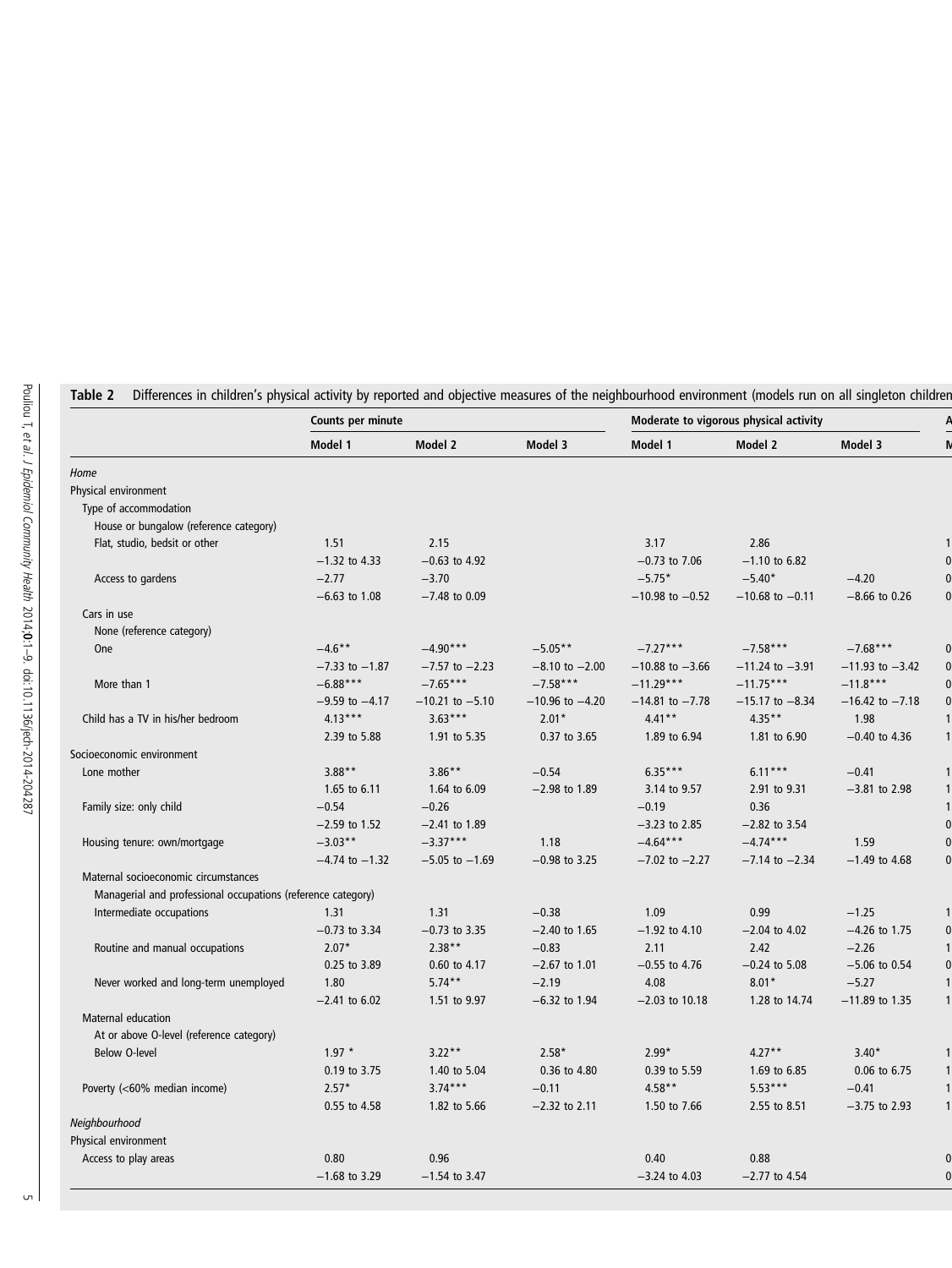# Table 2 Continued

|                                            | Counts per minute |                 |                   | Moderate to vigorous physical activity |                   |                   |
|--------------------------------------------|-------------------|-----------------|-------------------|----------------------------------------|-------------------|-------------------|
|                                            | Model 1           | Model 2         | Model 3           | Model 1                                | Model 2           | Model 3           |
| Good area to bring up children             |                   |                 |                   |                                        |                   |                   |
| Excellent/good (reference category)        |                   |                 |                   |                                        |                   |                   |
| Average                                    | 1.41              | 1.67            | $-0.30$           | $3.06*$                                | $3.13*$           | 0.01              |
|                                            | $-0.66$ to 3.49   | $-0.29$ to 3.64 | $-2.21$ to 1.60   | 0.13 to 6.00                           | 0.28 to 5.99      | $-2.84$ to 2.87   |
| Poor/very poor                             | $3.63*$           | $4.04*$         | 0.69              | $7.32*$                                | $7.17*$           | 2.01              |
|                                            | 0.00 to 7.28      | 0.36 to 7.72    | $-3.26$ to 4.64   | 1.35 to 13.29                          | 1.27 to 13.07     | $-4.01$ to 8.04   |
| Parental perception of safety              |                   |                 |                   |                                        |                   |                   |
| Very safe/fairly safe (reference category) |                   |                 |                   |                                        |                   |                   |
| Neither safe nor unsafe                    | 0.54              | 0.73            |                   | 2.09                                   | 2.06              |                   |
|                                            | $-2.21$ to 3.29   | $-2.00$ to 3.47 |                   | $-2.26$ to 6.43                        | $-2.28$ to 6.39   |                   |
| Fairly unsafe/very unsafe                  | 1.34              | 1.33            |                   | 2.05                                   | 1.46              |                   |
|                                            | $-2.42$ to 5.10   | $-2.41$ to 5.07 |                   | $-4.14$ to 8.24                        | $-4.52$ to $7.44$ |                   |
| Urban/rural morphology (objective)         |                   |                 |                   |                                        |                   |                   |
| Urban (>10k; reference category)           |                   |                 |                   |                                        |                   |                   |
| Rural                                      | $-0.81$           | $-0.93$         | 0.93              | $-2.31$                                | $-2.13$           | $-0.01$           |
|                                            | $-2.70$ to 1.08   | $-2.82$ to 0.95 | $-1.00$ to 2.87   | $-5.12$ to 0.51                        | $-4.96$ to 0.70   | $-2.94$ to 2.92   |
| Intraclass correlation (ICC)(%)            | 4.49              | 4.44            | 4.06              | 4.06                                   | 4.09              | 3.62              |
| Socioeconomic environment                  |                   |                 |                   |                                        |                   |                   |
| Index of Multiple Deprivation (objective)  |                   |                 |                   |                                        |                   |                   |
| England                                    |                   |                 |                   |                                        |                   |                   |
| Least deprived (reference category)        |                   |                 |                   |                                        |                   |                   |
| Second                                     | 1.82              | 1.78            | 0.97              | 2.16                                   | 2.05              | 1.16              |
|                                            | $-0.62$ to 4.26   | $-0.65$ to 4.22 | $-1.49$ to 3.43   | $-1.61$ to 5.92                        | $-1.75$ to 5.84   | $-2.66$ to 4.98   |
| Third                                      | 0.92              | 1.13            | 0.06              | 1.21                                   | 1.47              | $-0.09$           |
|                                            | $-1.51$ to 3.35   | $-1.26$ to 3.51 | $-2.34$ to 2.46   | $-2.41$ to 4.84                        | $-2.15$ to 5.08   | $-3.71$ to 3.53   |
| Fourth                                     | $3.82*$           | $4.26**$        | 1.33              | $6.43**$                               | $6.94**$          | 2.65              |
|                                            | 0.88 to 6.75      | 1.36 to 7.17    | $-1.81$ to 4.47   | 2.06 to 10.79                          | 2.57 to 11.31     | $-2.01$ to $7.32$ |
| Most deprived                              | $4.97**$          | $6.16***$       | 2.65              | $7.95**$                               | $8.94***$         | 3.42              |
|                                            | 1.23 to 8.71      | 2.82 to 9.51    | $-0.90$ to 6.19   | 2.72 to 13.19                          | 3.95 to 13.93     | $-1.70$ to 8.53   |
| Wales                                      |                   |                 |                   |                                        |                   |                   |
| Least deprived (reference category)        |                   |                 |                   |                                        |                   |                   |
| Second                                     | $-1.68$           | $-1.79$         | $-0.37$           | 0.39                                   | 0.23              | 2.97              |
|                                            | $-6.84$ to 3.48   | $-6.78$ to 3.20 | $-5.60$ to 4.87   | $-7.12$ to $7.91$                      | $-6.86$ to $7.31$ | $-5.37$ to 11.31  |
| Third                                      | $-0.61$           | $-0.40$         | $-0.01$           | $-2.78$                                | $-2.22$           | $-1.26$           |
|                                            | $-7.60$ to 6.38   | $-7.45$ to 6.66 | $-7.61$ to $7.59$ | $-13.04$ to 7.49                       | $-12.68$ to 8.24  | $-12.55$ to 10.03 |
| Fourth                                     | $-1.07$           | $-0.68$         | $-0.70$           | 0.80                                   | 1.34              | 1.72              |
|                                            | $-6.47$ to 4.32   | $-6.45$ to 5.10 | $-7.03$ to 5.62   | $-7.40$ to 9.01                        | $-7.70$ to 10.37  | $-8.23$ to 11.67  |
| Most deprived                              | 0.44              | 0.46            | $-0.88$           | 2.00                                   | 2.02              | 0.80              |
|                                            | $-4.62$ to 5.51   | $-4.65$ to 5.56 | $-6.18$ to 4.43   | $-5.16$ to 9.16                        | $-5.29$ to 9.32   | $-6.75$ to 8.36   |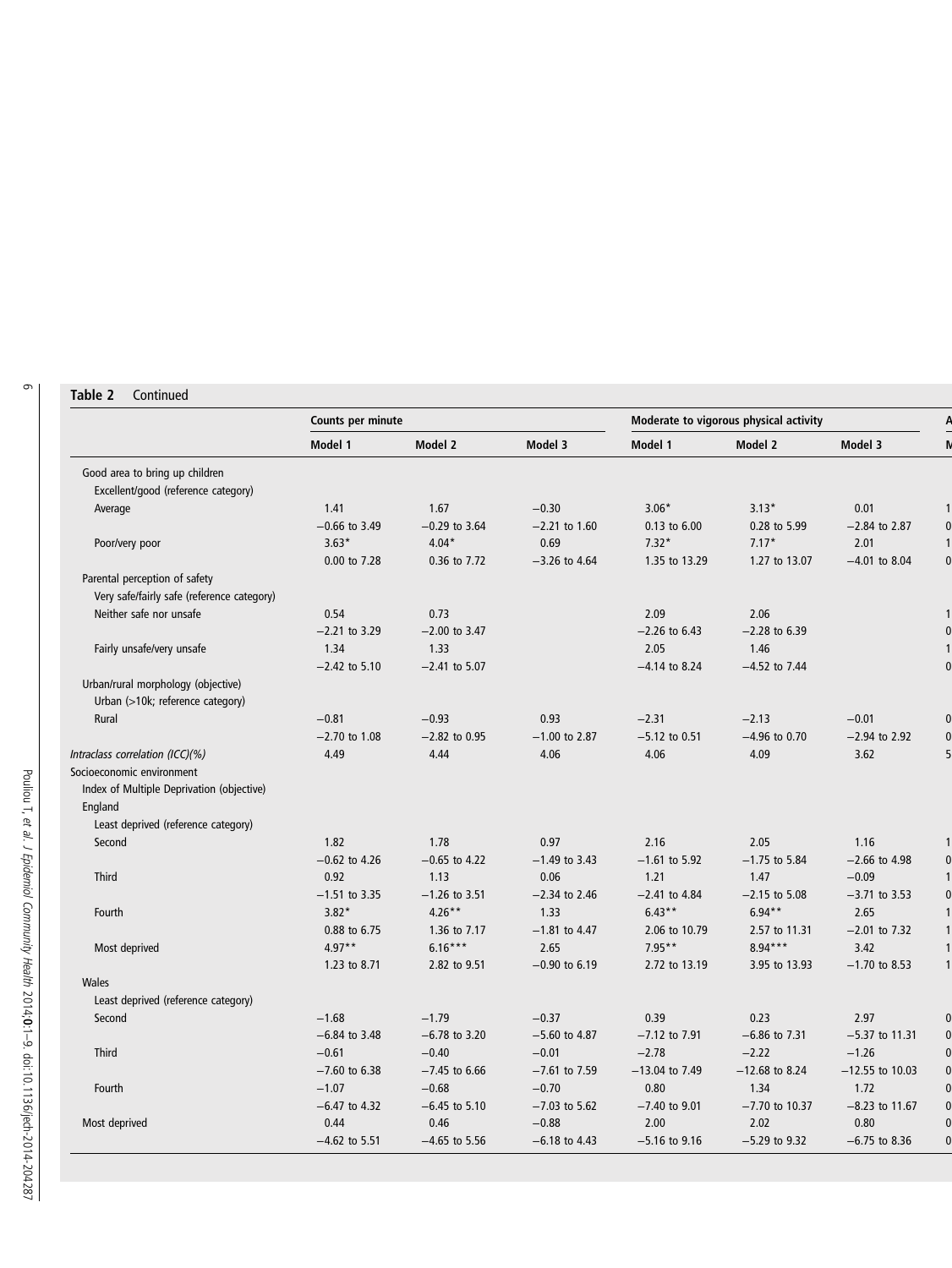# Table 2 Continued

|                                     | Counts per minute |                    |                  | Moderate to vigorous physical activity |                   |                   |  |
|-------------------------------------|-------------------|--------------------|------------------|----------------------------------------|-------------------|-------------------|--|
|                                     | Model 1           | Model 2            | Model 3          | Model 1                                | Model 2           | Model 3           |  |
| Scotland                            |                   |                    |                  |                                        |                   |                   |  |
| Least deprived (reference category) |                   |                    |                  |                                        |                   |                   |  |
| Second                              | 2.99              | 2.66               | 1.79             | 4.51                                   | 4.68              | 3.82              |  |
|                                     | $-1.97$ to 7.94   | $-2.47$ to $7.78$  | $-3.47$ to 7.04  | $-3.23$ to 12.26                       | $-3.36$ to 12.71  | $-4.47$ to 12.11  |  |
| <b>Third</b>                        | $-1.17$           | $-0.30$            | $-0.84$          | $-1.78$                                | $-0.31$           | $-1.01$           |  |
|                                     | $-6.78$ to 4.45   | $-6.04$ to 5.44    | $-6.73$ to 5.05  | $-9.77$ to 6.20                        | $-8.73$ to 8.10   | $-9.60$ to 7.58   |  |
| Fourth                              | 1.82              | 2.61               | 1.70             | $-1.81$                                | $-0.40$           | $-2.71$           |  |
|                                     | $-3.99$ to $7.62$ | $-3.22$ to 8.44    | $-3.88$ to 7.29  | $-11.49$ to 7.88                       | $-10.58$ to 9.79  | $-12.41$ to 6.99  |  |
| Most deprived                       | 6.19              | 5.79               | 3.16             | 7.28                                   | 7.43              | 2.83              |  |
|                                     | $-2.74$ to 15.13  | $-0.3.47$ to 15.05 | $-5.64$ to 11.97 | $-4.41$ to 18.98                       | $-4.58$ to 19.45  | $-8.68$ to 14.33  |  |
| Northern Ireland                    |                   |                    |                  |                                        |                   |                   |  |
| Least deprived (reference category) |                   |                    |                  |                                        |                   |                   |  |
| Second                              | $-4.56$           | $-4.16$            | $-4.15$          | $-5.30$                                | $-4.89$           | $-4.46$           |  |
|                                     | $-12.60$ to 3.48  | $-12.14$ to 3.82   | $-11.98$ to 3.69 | $-17.79$ to $7.19$                     | $-17.09$ to 7.30  | $-16.49$ to 7.57  |  |
| <b>Third</b>                        | $-2.06$           | $-2.09$            | $-2.77$          | 0.12                                   | $-0.33$           | $-1.46$           |  |
|                                     | $-10.06$ to 5.94  | $-9.94$ to 5.77    | $-10.37$ to 4.84 | $-12.94$ to 13.17                      | $-12.76$ to 12.10 | $-13.93$ to 11.00 |  |
| Fourth                              | $-0.48$           | $-0.42$            | $-2.28$          | $-0.16$                                | $-0.18$           | $-1.60$           |  |
|                                     | $-7.31$ to 6.35   | $-6.97$ to 6.14    | $-8.71$ to 4.14  | $-11.66$ to 11.34                      | $-10.91$ to 10.55 | $-12.07$ to 8.86  |  |
| Most deprived                       | $-0.64$           | $-0.11$            | $-3.37$          | 2.17                                   | 2.95              | $-2.52$           |  |
|                                     | $-7.68$ to 6.40   | $-6.87$ to 6.64    | $-9.95$ to 3.21  | $-10.00$ to 14.33                      | $-8.58$ to 14.48  | $-13.35$ to 8.30  |  |
| Intraclass correlation (ICC) (%)    | 3.86              | 3.68               | 3.31             | 3.75                                   | 3.74              | 3.19              |  |

For counts per minute and moderate to vigorous physical activity, percentage changes between geometric means of activity associated with varying levels of the covariates of interest are presented. For act<br>meeting the recom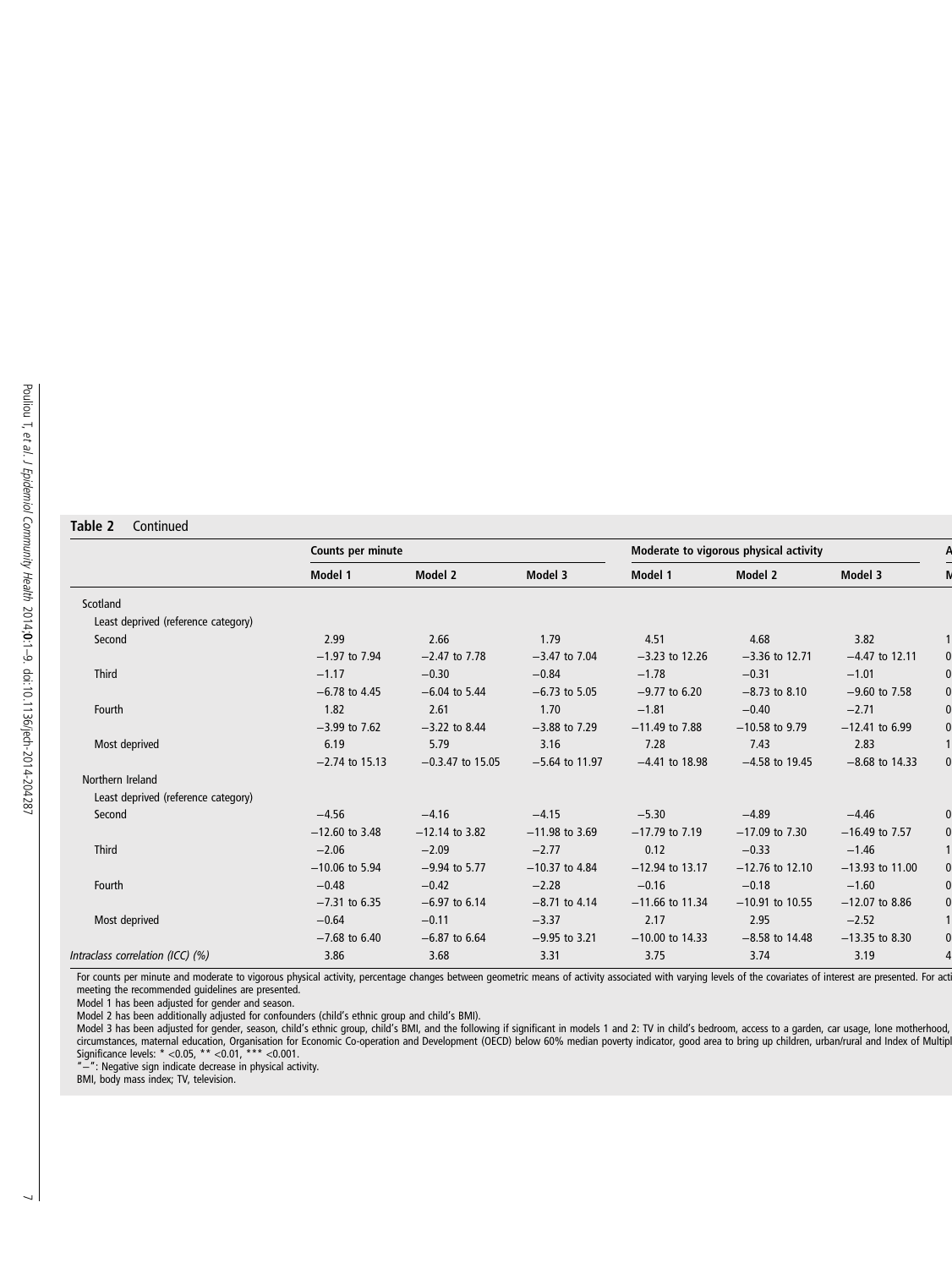#### Strengths and limitations

Strengths of this study include its large national and representative sample and the use of accelerometers to provide more objective measures of physical activity. To the best our knowledge this is the first study to investigate the influence of the physical and socioeconomic environments measured at the home and area level on children's physical activity. For some variables, such as access to a garden, there was little variability to analyse. Furthermore, although the range of measures was broad, many may be limited in their capacity to describe the environment and may, at the same time, be characterising personal traits of those who live in environments, rather than or as well as, the environment itself. This challenge is inherent to this field of study and we attempted to address it through our analytic strategy.

Acknowledged limitations include inability of accelerometers to measure certain types of activities, including aquatic activities, cycling and activities mainly requiring upper-body movement as well as to capture contexts of physical activity (eg, walking while carrying a load or walking uphill). In addition, selfreported measures of the physical and socioeconomic environments may result in bias, although patterns of associations with physical activity were reasonably consistent, at least in direction of effect, across different measures of the environment.

#### Comparison with other studies

Our study supports earlier evidence reporting environmental influences on children's physical activity. However, while few other studies have examined reported and objective measures of the physical and socioeconomic environments<sup>6</sup> <sup>10</sup> <sup>11</sup> only, Roemmich et  $al^{10}$  and McCormack et  $al^{11}$  adjusted for socioeconomic aspects of the environment. Current research has also explored the association between physical activity and the socioeconomic environment among adolescents;  $\frac{1}{2}$  however, the relationship among children is less clear.<sup>34</sup> To the best of our knowledge, this is the first study of school-age children that examines individual and neighbourhood characteristics of the physical and socioeconomic environments. For most health behaviours, socioeconomic advantage is associated with health enhancing behaviours.<sup>35</sup> For physical activity among children we found the reverse. Other evidence on this is mixed.<sup>36</sup>

There has been a recent focus on the independent contribution of sedentary behaviour on children's health $37$  and TV viewing has been used as a proxy for sedentary behaviour.<sup>10</sup><sup>12</sup> However, we found that children with a TV in their bedroom were more physically active. Only a few studies have investigated the association between number of TV sets at home and sedentary behaviour<sup>10 38</sup> <sup>39</sup> and from those, only Roemmich *et al*<sup>10</sup> found a positive association. However, no study has reported the association between TVs in the home and physical activity. Our findings may indicate that sedentary and physically active lifestyles coexist (the 'Active Couch Potato'<sup>40</sup>). Alternatively, having a TV in the child's bedroom could be a proxy of socioeconomic disadvantage $^{41}$  or some other pathway, which is particularly associated with physical activity. Children's health behaviours develop first within the family environment and factors such as access to media may be important influences on children's sedentary and active behaviours.<sup>4</sup>

Access to a car could be another indicator of affluence as well as a disincentive to active travel. Our finding, that children who lived in households that used one or more cars were less active compared with those in households with no cars, agrees with current literature indicating that not having a car is an indicator

of lower socioeconomic status and walking as a mode of transport.<sup>42</sup>

Maternal perceptions of neighbourhood safety were not associated with children's activity. This is consistent with some previous studies.<sup>43</sup>

Other studies have reported significant associations between reported or objective measures of the neighbourhood and physical activity,  $4 \times 11$  mainly focusing on the physical environment, of which we had few measures. We were able to examine neighbourhood social deprivation and found that it predicted higher levels of physical activity although not after accounting for individual characteristics. Neighbourhood deprivation is likely to be associated with families having lower levels of assets. Only a recent North American study has examined the association between neighbourhood deprivation and children's physical activity and findings are mixed.<sup>44</sup> They found a strong association between higher neighbourhood deprivation and lower physical activity among African-Americans, but less consistent associations in white adolescents.

#### Implications for research, policy and practice

Better measures are needed of the environment, for the home and the neighbourhood and to describe aspects related to physical and socioeconomic influences. Such measures need to discriminate between predictors of physical activity that relate to places (homes and neighbourhoods) and those that relate to people who live in those places. Analysis should also consider how people and the places where they live interact to affect health-enhancing behaviours. This study may provide a starting

#### What is already known on this subject?

- ▸ There is conflicting evidence on the association between the physical and socioeconomic home and neighbourhood environments and physical activity in children.
- ▸ These conflicts may be due to limitations in study design or the environmental measures used as most studies are small, have focused on the association between physical activity and the physical environment and have used self-reported measures of physical activity.

#### What this study adds?

- $\blacktriangleright$  This is the first study to explore the influence of characteristics of the home and neighbourhood environments on accelerometer-measured physical activity in children, taking account of family socioeconomic circumstances and using measures that reflect physical and social characteristics of the neighbourhood.
- ▸ Higher levels of children's physical activity were associated with measures indicating disadvantage, at family and neighbourhood level. When adjusted for physical and socioeconomic correlates, the factors remaining significant were: household car usage and maternal education.
- ▸ The results of our study suggest that the dominant effect of the environment on physical activity is through home socioeconomic characteristics rather than the wider environment.